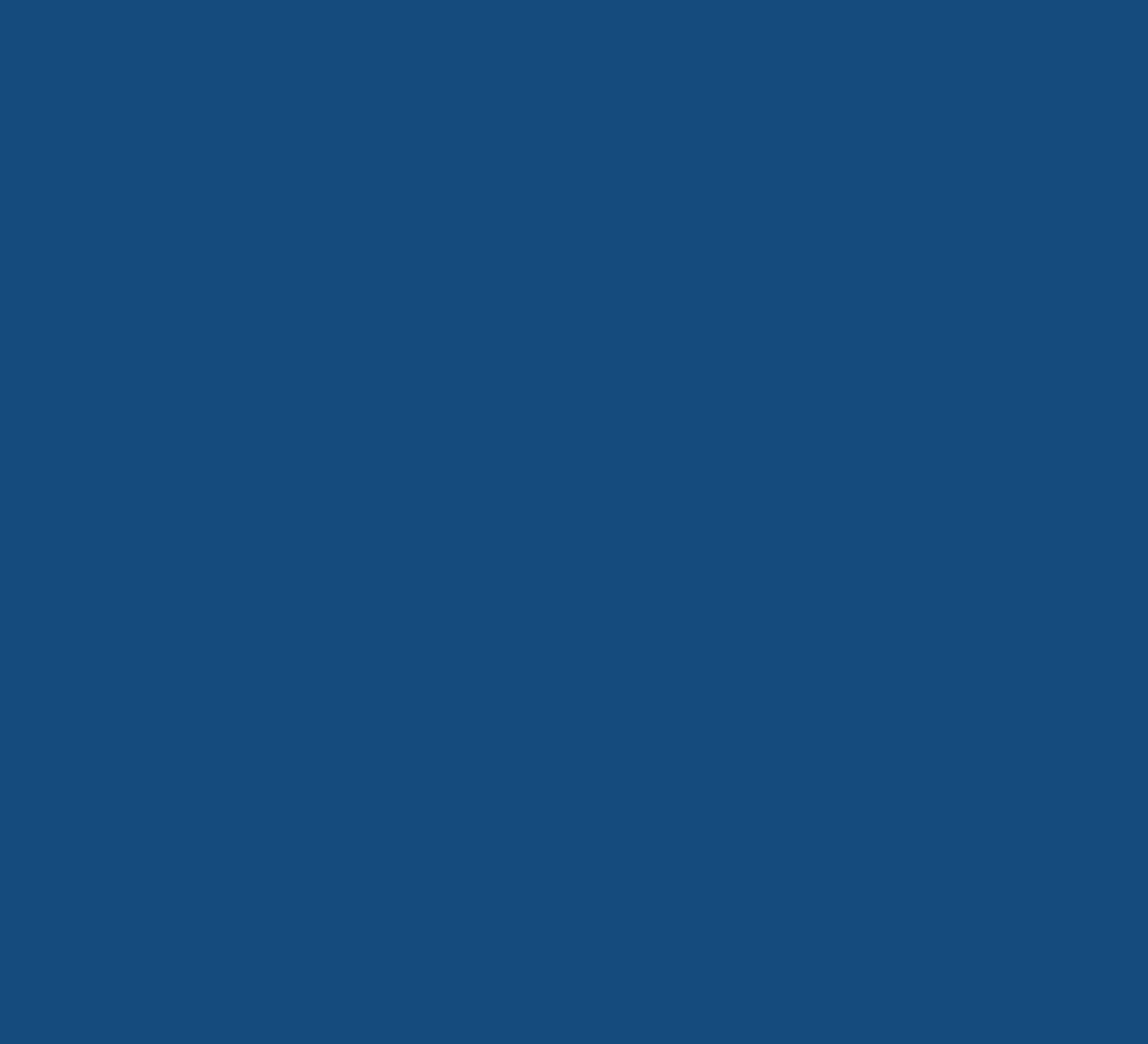# **ACTIVE ASSISTANCE SERVICES ABOUT US**

- OUR GOAL **3**
- OUR BACKGROUND **5**
	- OUR SERVICES **7**
- OUR COMMITMENT **11**
	- OUR LOCATIONS **13**
	- ACCREDITATIONS **14**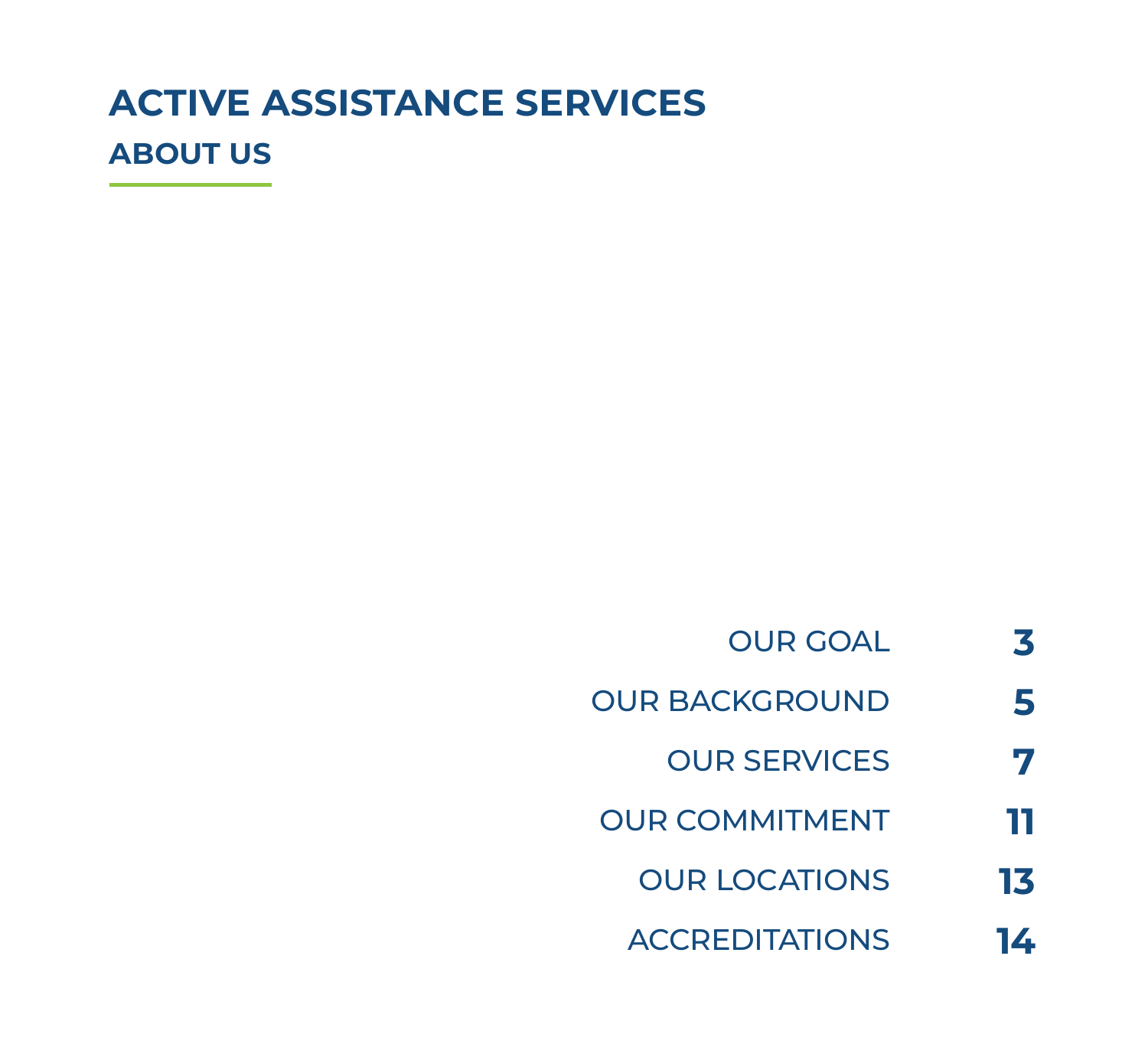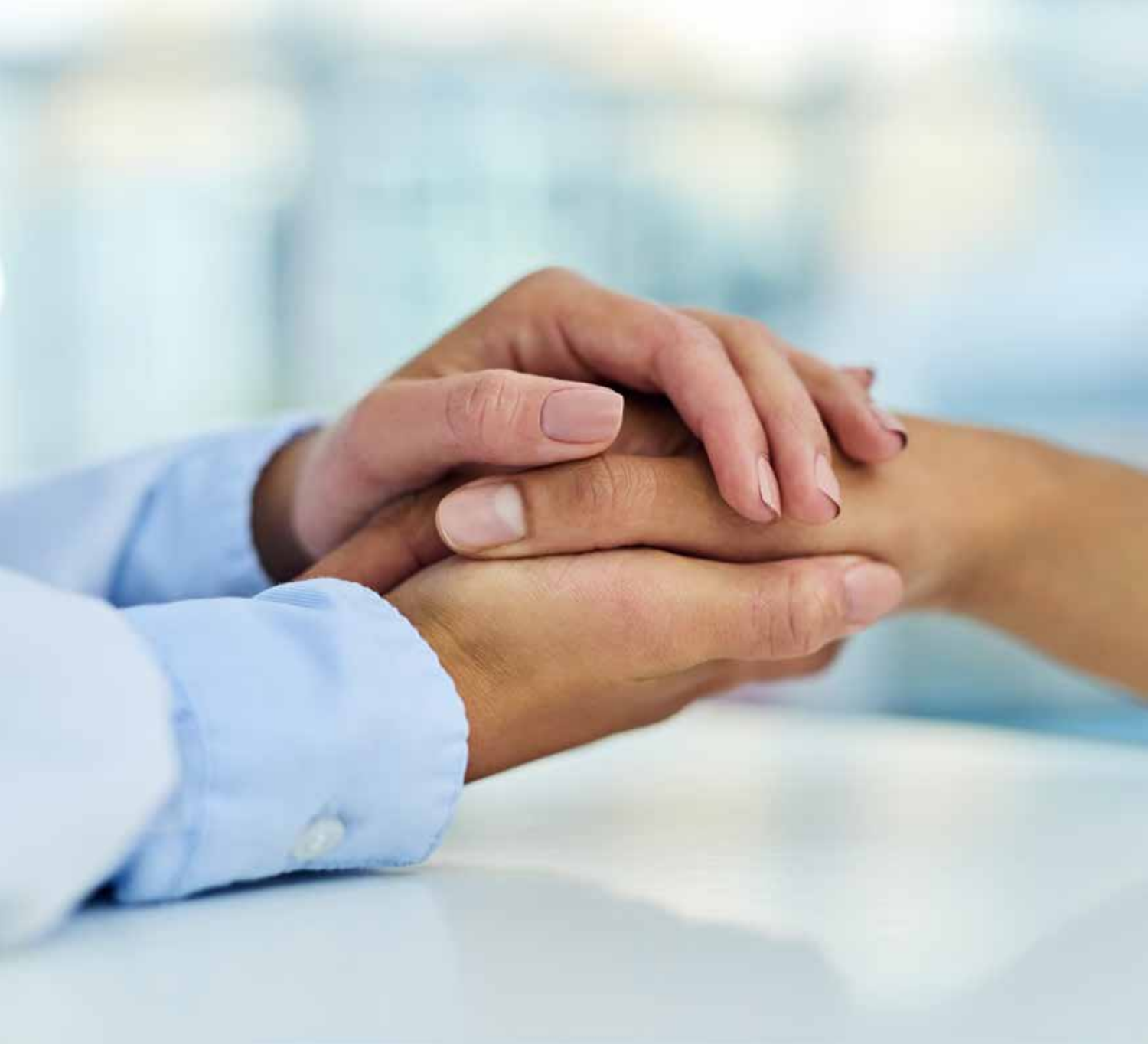#### **ACTIVE ASSISTANCE SERVICES**

Active Assistance Services Limited (Active Assist) is a company based in Malta providing comprehensive assistance and logistical services usually required in situations of distress such as accidents, illness, hospitalisation or death.

We make every effort to provide the necesary guidance, assistance, service and support to patients or families in distress, based on our local knowledge, contacts and experience.

We strive to give our clients peace of mind, relieving them from any concerns by taking over responsibility for co-ordination of all arrangements for the efficient completion of the required service in a professional manner and within the shortest possible time.

This is achieved through our team of dedicated professionals, our network of carefully selected contractors and the collaboration held with local consulates, airlines, medical facilities, hospitals and government entities.

All our actions are governed by our values of efficiency, responsibility and customer focus; values which have earned us a solid reputation in delivering a trustworthy and professional service.

Our fundamental goal is to provide professional, comprehensive and cost-effective assistance to patients, families, insurance or assistance companies, in all technical, administrative and logistical matters following an accident, illness or death in Malta.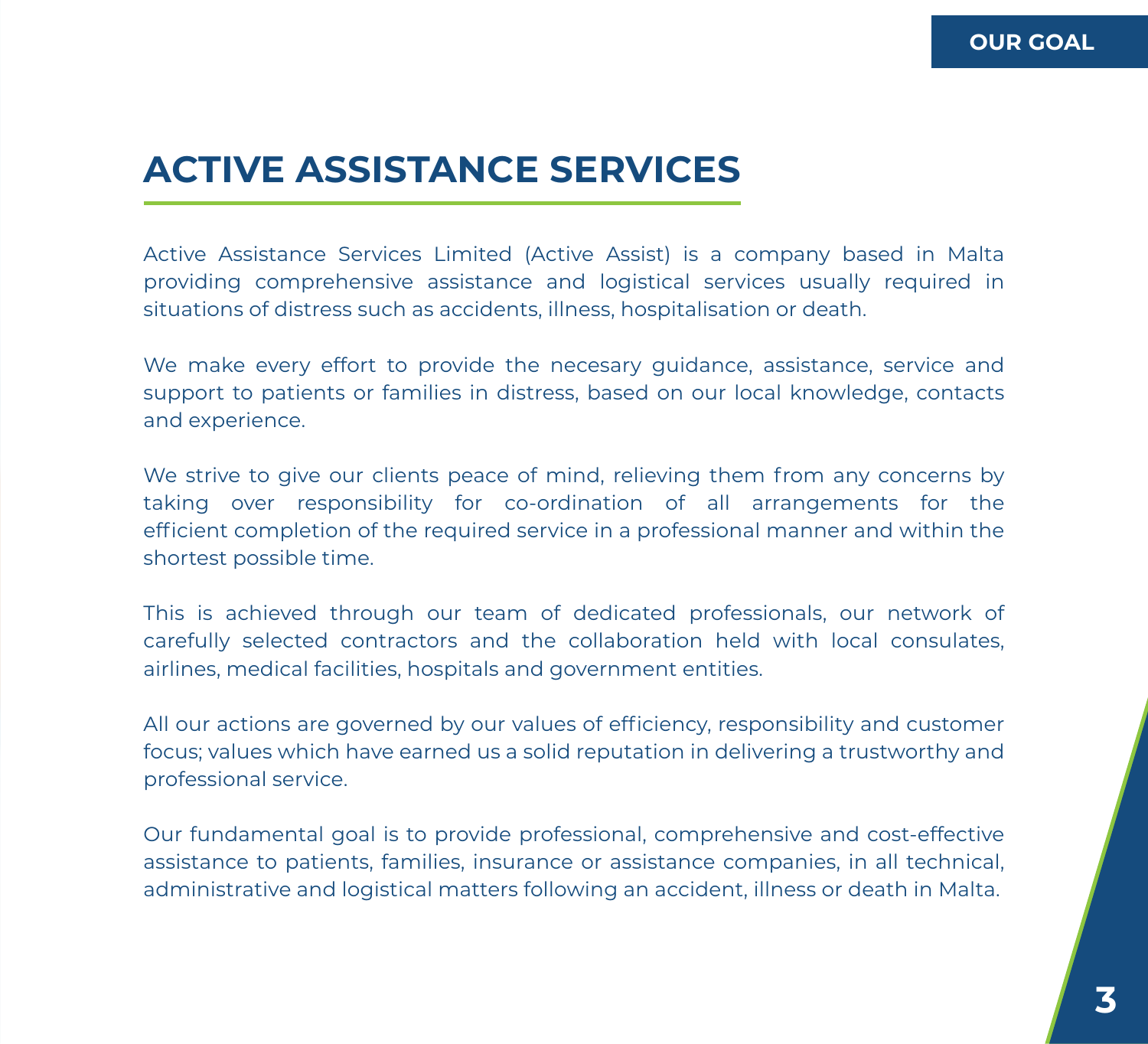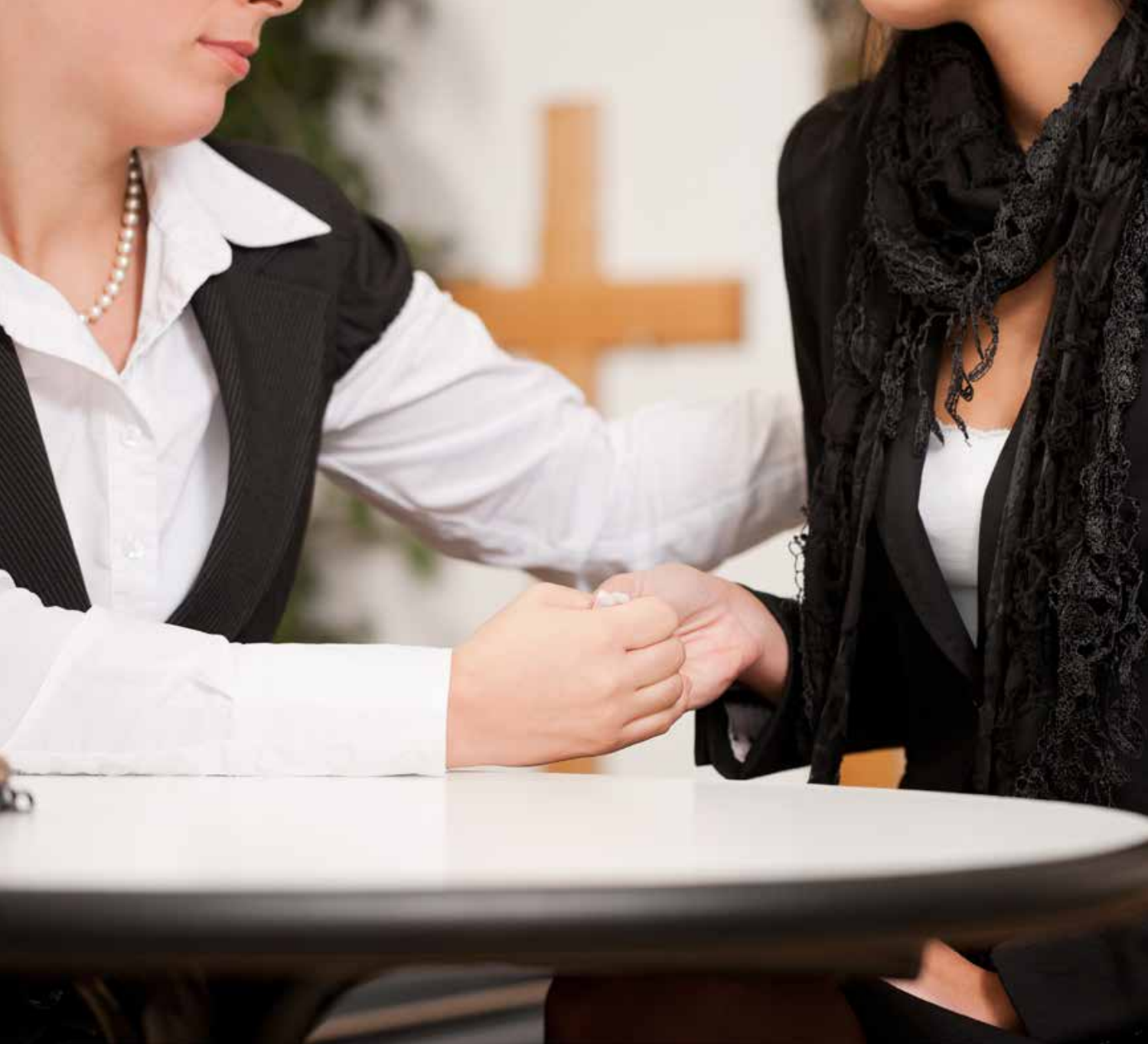### **PROVIDING CARE AND ASSISTANCE SINCE 1890**

Active Assist started as an offshoot of the Camilleri family's funeral service business, having roots dating as far back as 1890. For five generations the Camilleri family have been renowned in the field of funeral services in Malta and in the 1960's became pioneers in the field of international repatriation of the deceased.

Following decades of experience and thousands of successfully completed repatriation cases to destinations around the globe, the Camilleri family acquired the trust of numerous international connections including shipping agents, travel insurance and assistance companies. The company became the local "go-to" provider for these entities who also required assistance with travel, transport or medical services in Malta; services entirely unrelated to its core business but which it nevertheless provided to offer a complete solution for its clients.

By 2011, as Malta's tourism industry flourished and the Camilleri family became known also for non-funeral related services, Active Assistance Services was incorporated to cope with this demand and specialise in the field of assistance services.

Nowadays, Active Assist offers a wide range of assistance, travel, transport and medical related services and is the selected local provider for numerous travel assistance companies, consulates and other entities requiring such services in Malta.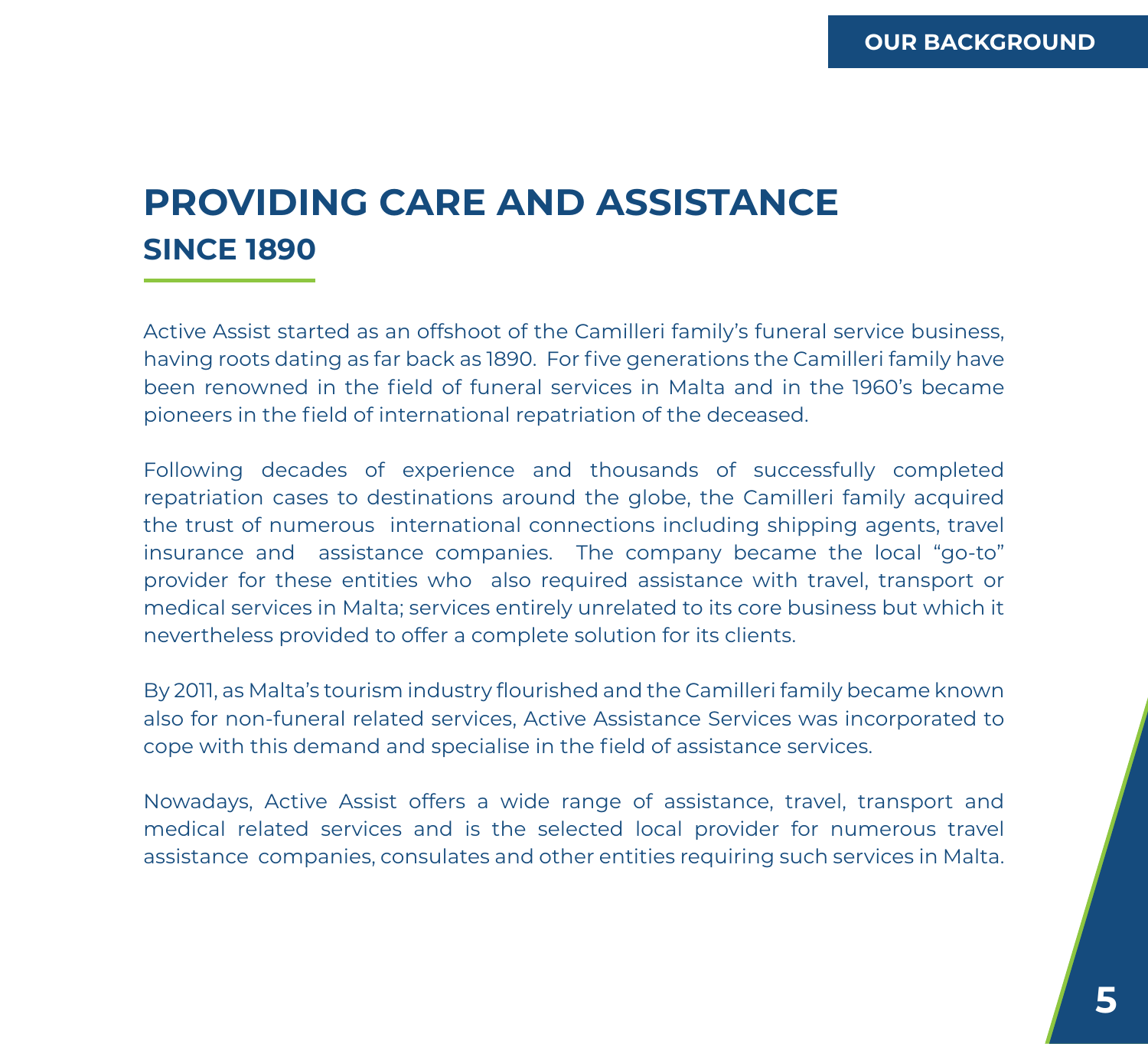

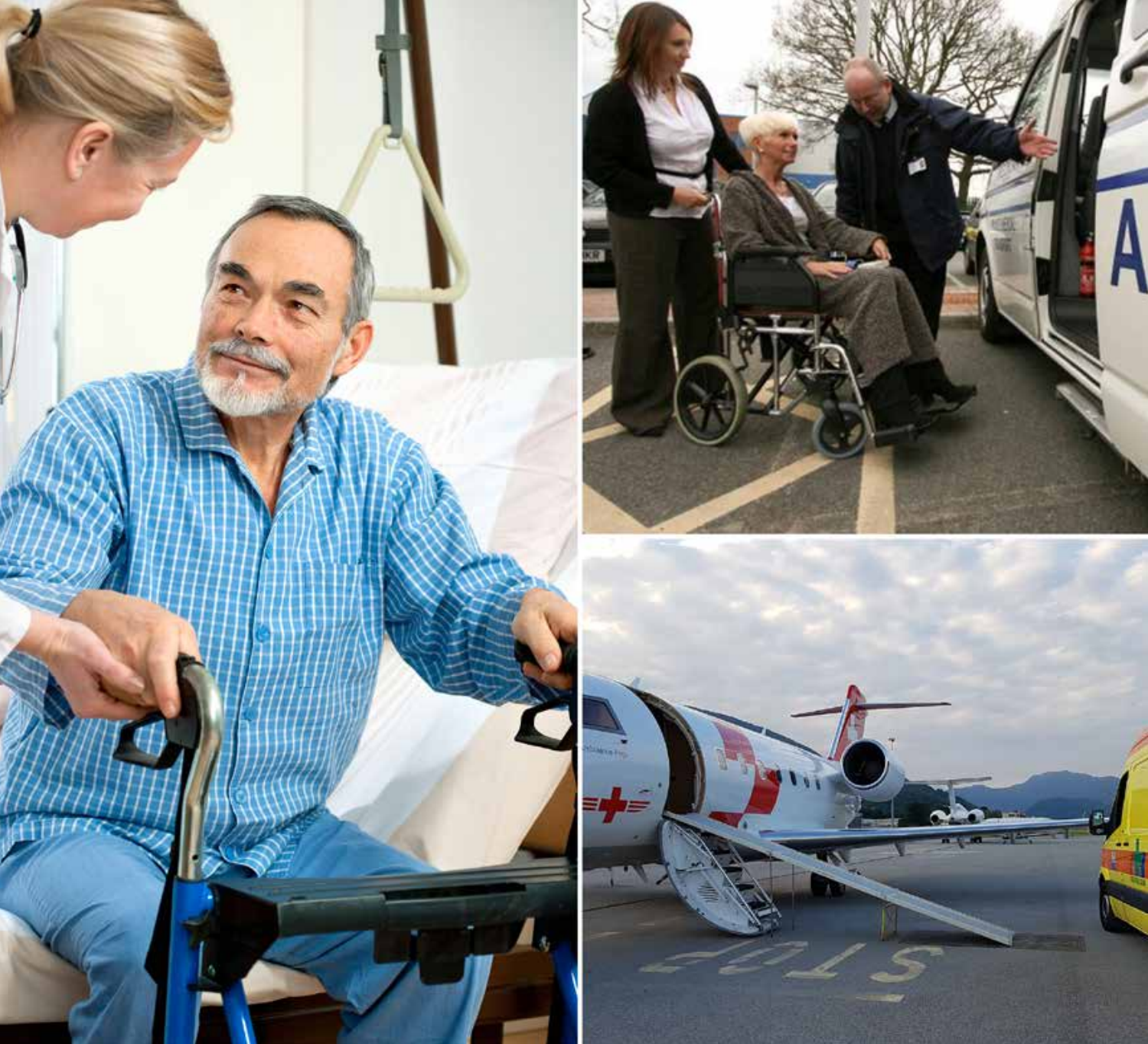### **COMPREHENSIVE AND EFFICIENT SERVICE**

Active Assist is a provider of comprehensive and bespoke repatriation, travel and medical assistance services, acting on behalf of travel insurance and assistance companies to assist and serve their insured clients in Malta.

Our range of travel and medical assistance services include:

- Organisation of medical appointments or specialist consultations.
- Hospitalisation, bed searching and administration of medical reports.
- Ambulance transfers to or from any hospital in Malta or Gozo.
- Organisation of air ambulance repatriations to and from Malta.
- Organisation of stretcher or wheelchair repatriation on commercial airlines.
- Travel and transportation arrangements for patients and medical escorts.
- Provision of medical equipment, oxygen, wheelchairs, walkers etc…
- Logistical arrangements and airfreight forwarding services.
- Assistance with consular services, translations and legal matters.
- Assistance following illness, accident, theft or other traumatic occurrence.
- Repatriation of the deceased into and out of Malta and Gozo.
- Assistance and support to bereaved families.

All our services are provided with utmost care and attention to detail for the swift, seamless and efficient completion of every case whilst keeping our principals informed with progress reports at every step.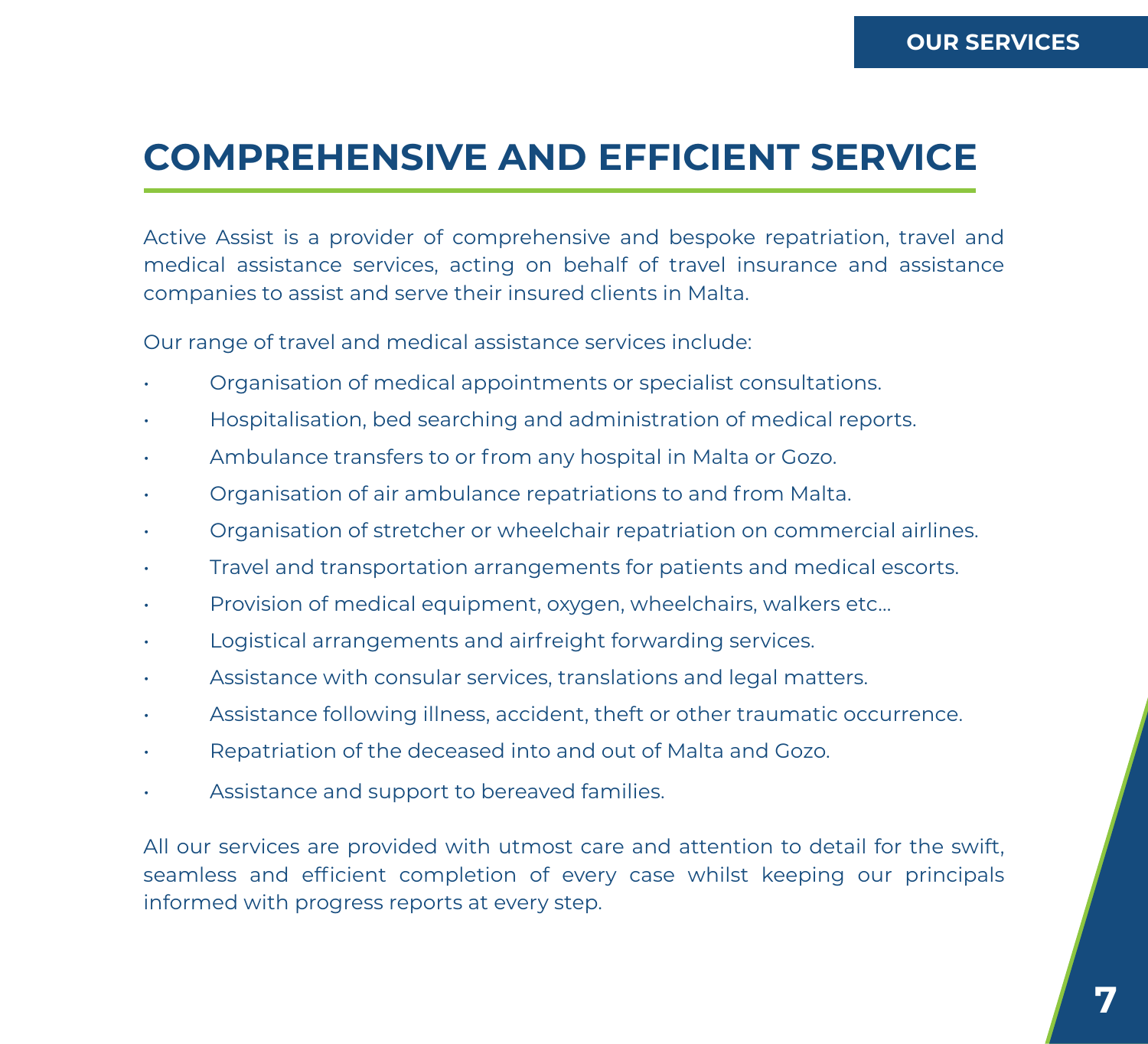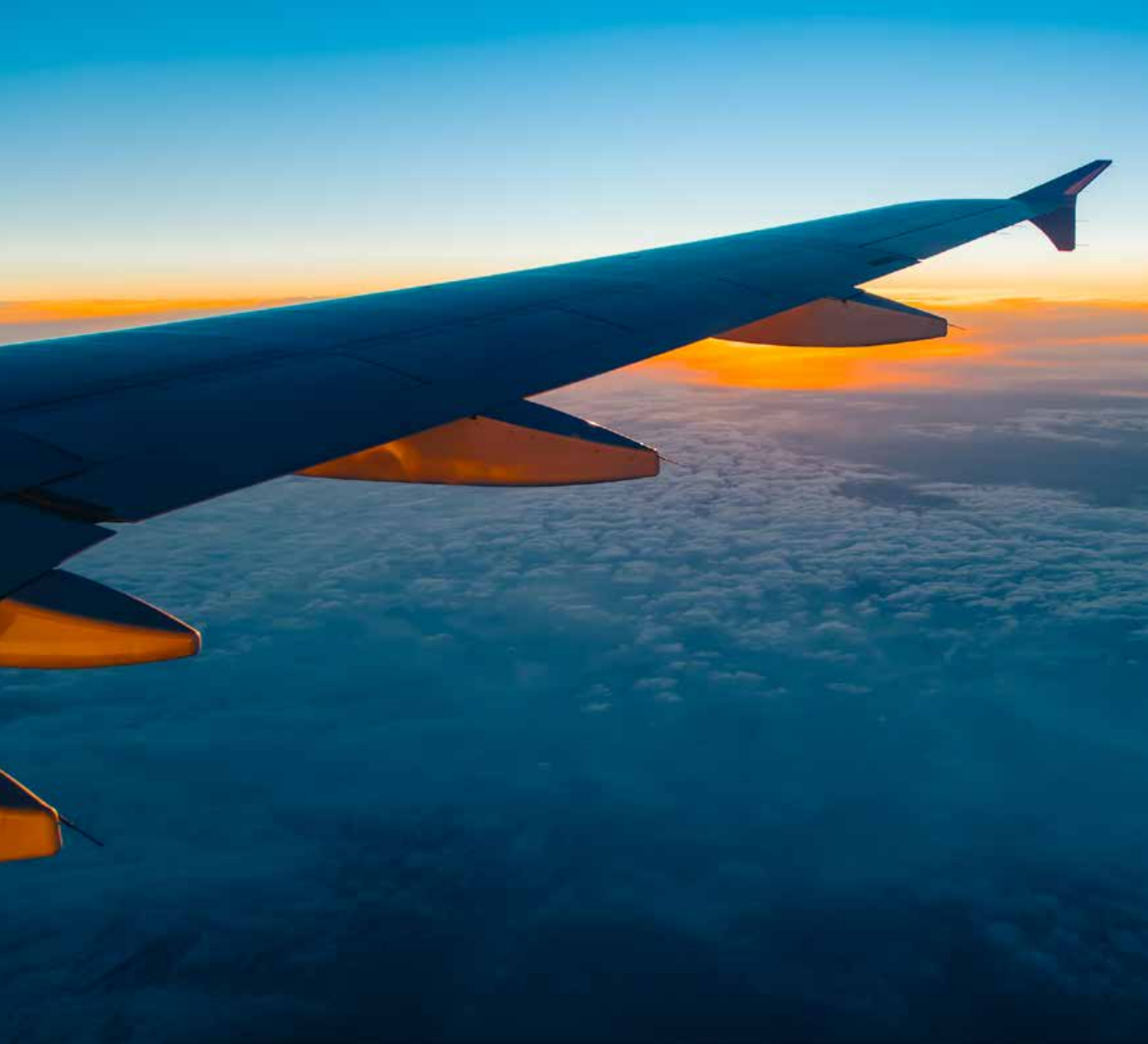#### **REPATRIATION OF THE DECEASED**

In addition to patient repatriation services, Active Assist offer complete and cost effective solutions for repatriation of the deceased to and from Malta through our in-house freight and logistics department and funeral service company.

Camilleri Funeral Directors International conducted their first repatriation in the late 1960's and have since then successfully completed thousands of cases to destinations across the globe.

Our experience, combined with the collaboration held with local hospitals, government entities, embassies and consulates, enable us to complete all repatriation formalities within the shortest possible time. Furthermore, as freight agents, we negotiate advantageous terms with airlines, researching the best airfreight cost and routing for a seamless and cost-effective repatriation service.

In complex cases involving hard to reach destinations, we turn to our network of reputable funeral agencies present in the vicinity of most international airports throughout Europe, the Americas, Asia and Australia. With their local knowledge and expertise, we are able to organise the most efficient logistical arrangements for the safe return of the departed to their families.

In every repatriation case we ensure all arrangements are carried out with dignity and respect, that all preparations are handled in accordance with international health and airline regulations and the highest standards of professional practices.

We strive to give peace of mind to grieving families, relieving them of all concerns relating to local arrangements and formalities, keeping them informed at every step and providing them with any assistance as may be required, whenever necessary.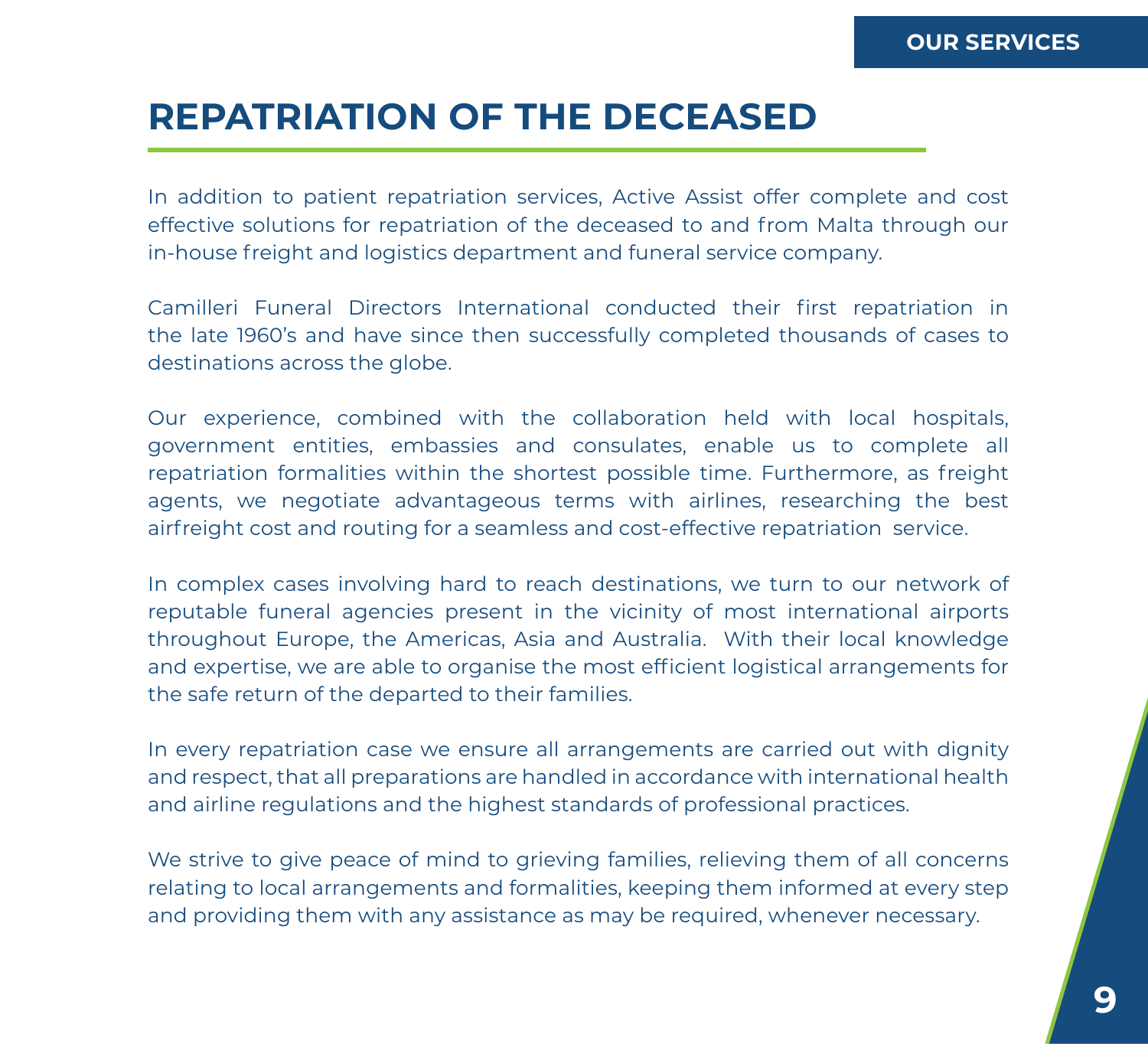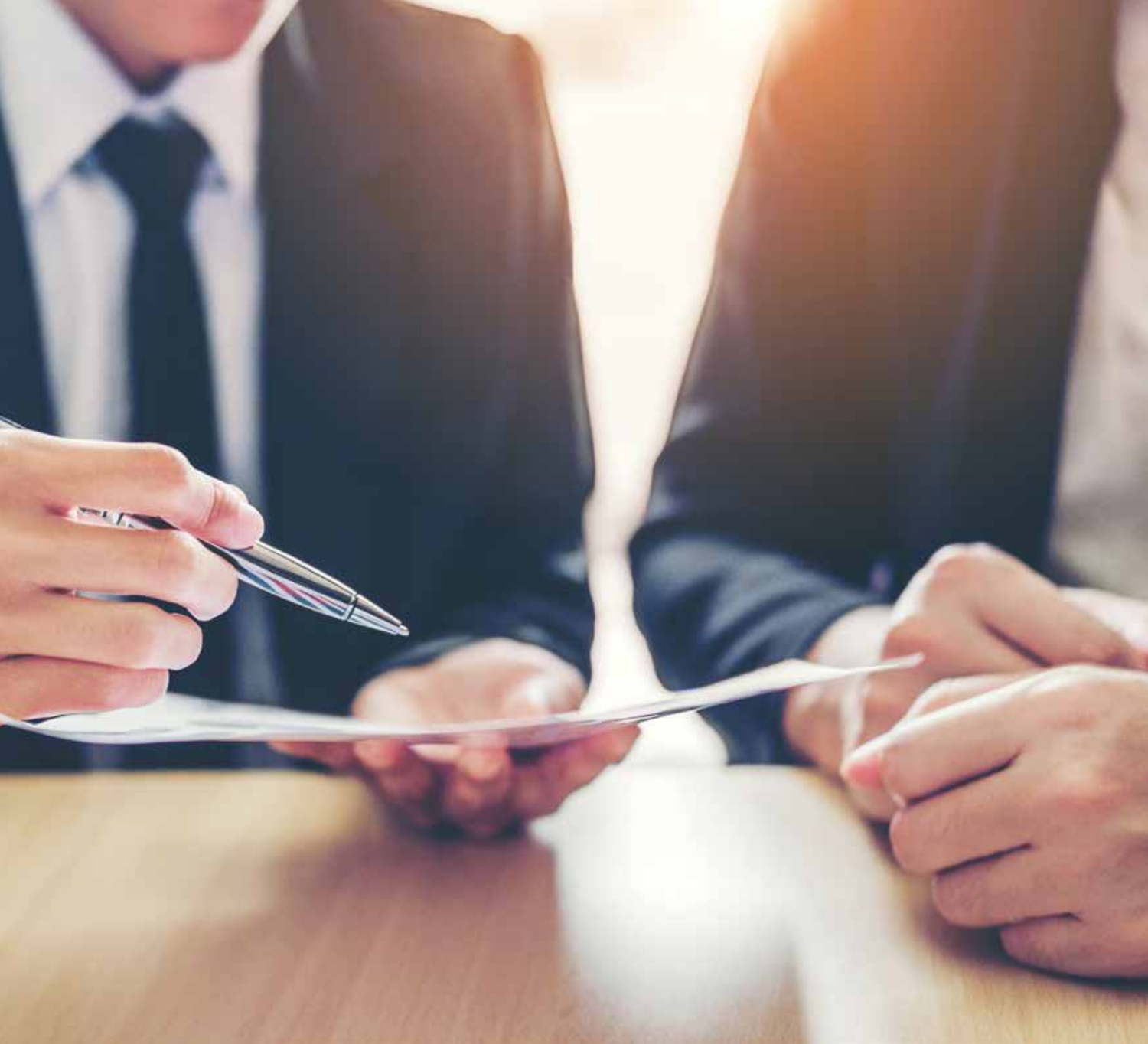### **EXCEEDING EXPECTATIONS**

At Active Assist and Camilleri Funeral Directors International we are committed to provide reliable, comprehensive, caring and professional services for all our clients.

Whether contracted by an insurance or assistance company or directly by a private individual we promise to:

- Provide reliable support and assistance services 24 hours a day, 365 days a year.
- Maintain efficient communication channels, keeping all parties updated with case progress and developments at every step.
- Research and provide the most cost effective and efficient logistical solution for every case, at no detriment to quality, safety or service.
- Keep our customers wishes at the focus of our attention at all times.
- Provide a respectful, caring and professional approach in all our actions.
- Pay attention to every detail to ensure a seamless service through completion.
- Full-fill our promises and agreements beyond our clients' expectations.

This commitment to quality and professionalism has earned us the loyalty and trust of numerous assistance and repatriation companies from around the globe, making Active Assist their first port of call for assistance or repatriation services in Malta.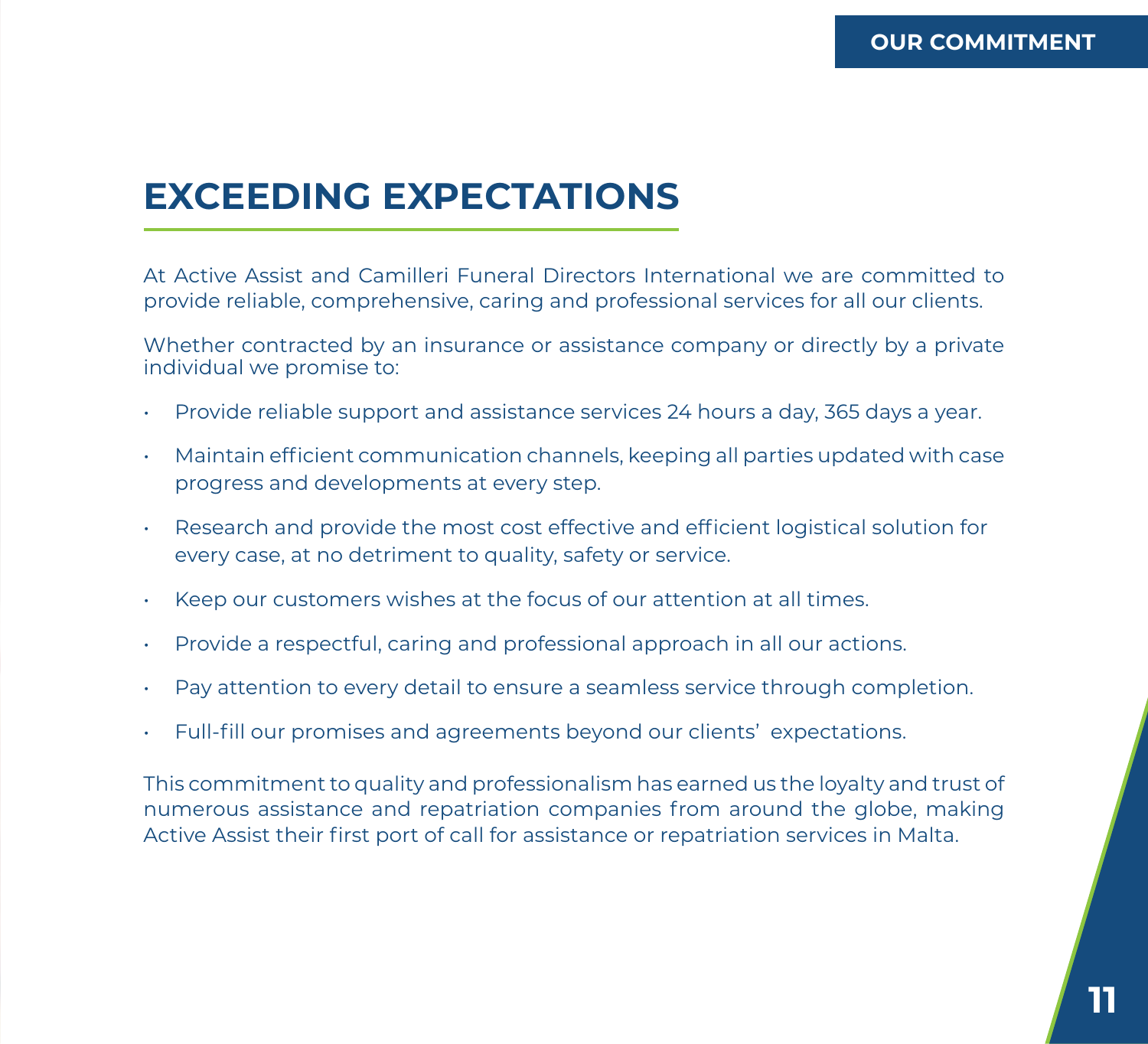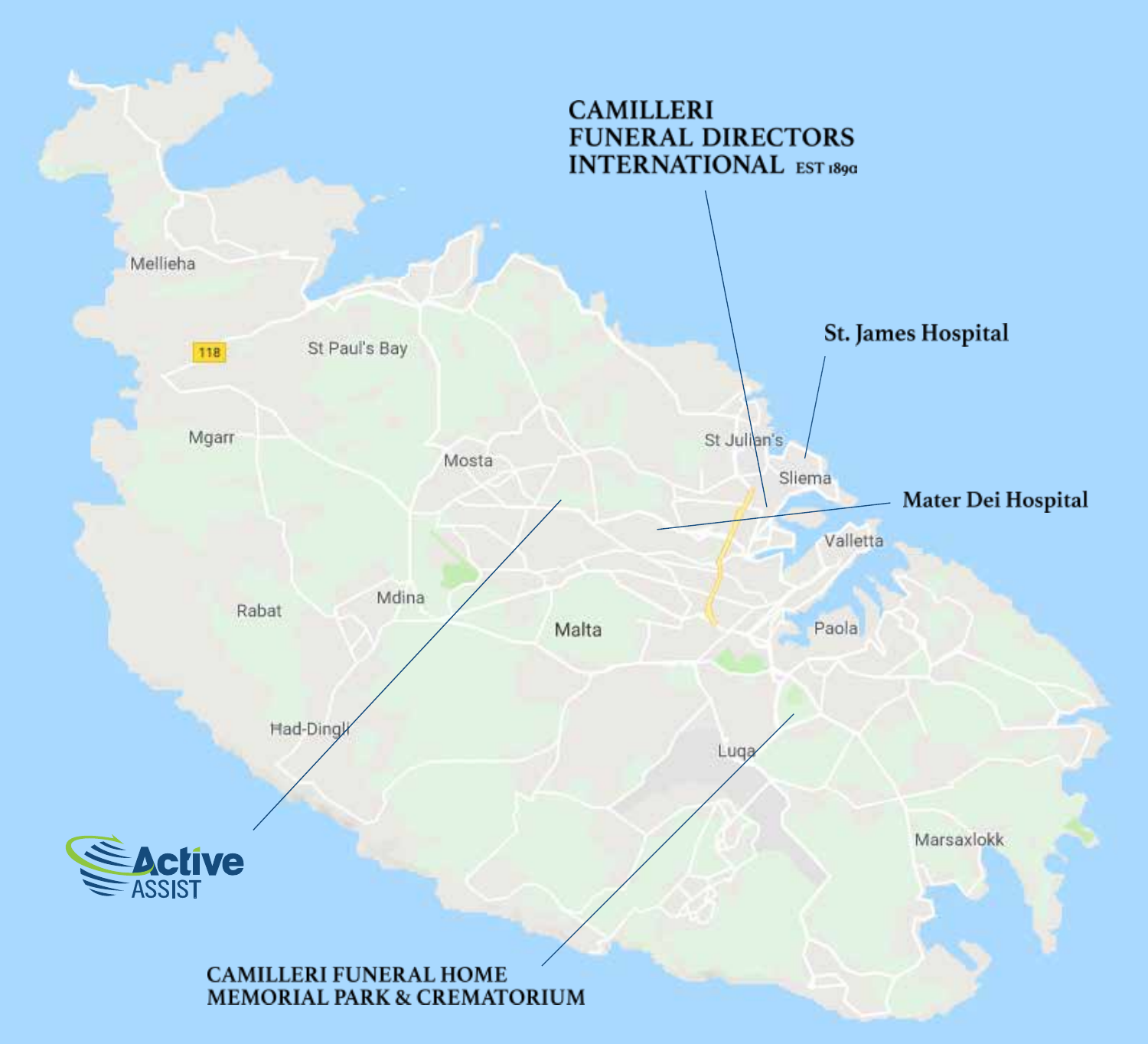### **SERVICE ACROSS THE MALTESE ISLANDS**

Our services are available on demand across all of Malta and Gozo. Our assistance representatives and medical professionals are available to assist clients at any locality on the Maltese mainland or sister island of Gozo.



#### **ACTIVE ASSISTANCE SERVICES LIMITED**

39 Giovanni Curmi Street, Iklin IKL080, Malta www.activeassistmalta.com

#### **CAMILLERI FUNERAL DIRECTORS INTERNATIONAL**

**CAMILLERI FUNERAL DIRECTORS INTERNATIONAL EST 1890** 

100-102 Manoel De Vilhena Street, Gzira GZR1017, Malta

www.camillerifuneraldirectors.com

**CAMILLERI FUNERAL HOME, MEMORIAL PARK & CREMATORIUM** Project in early development. Estimated completion date 2024.

**24 hour emergency contact (356) 2133 8471**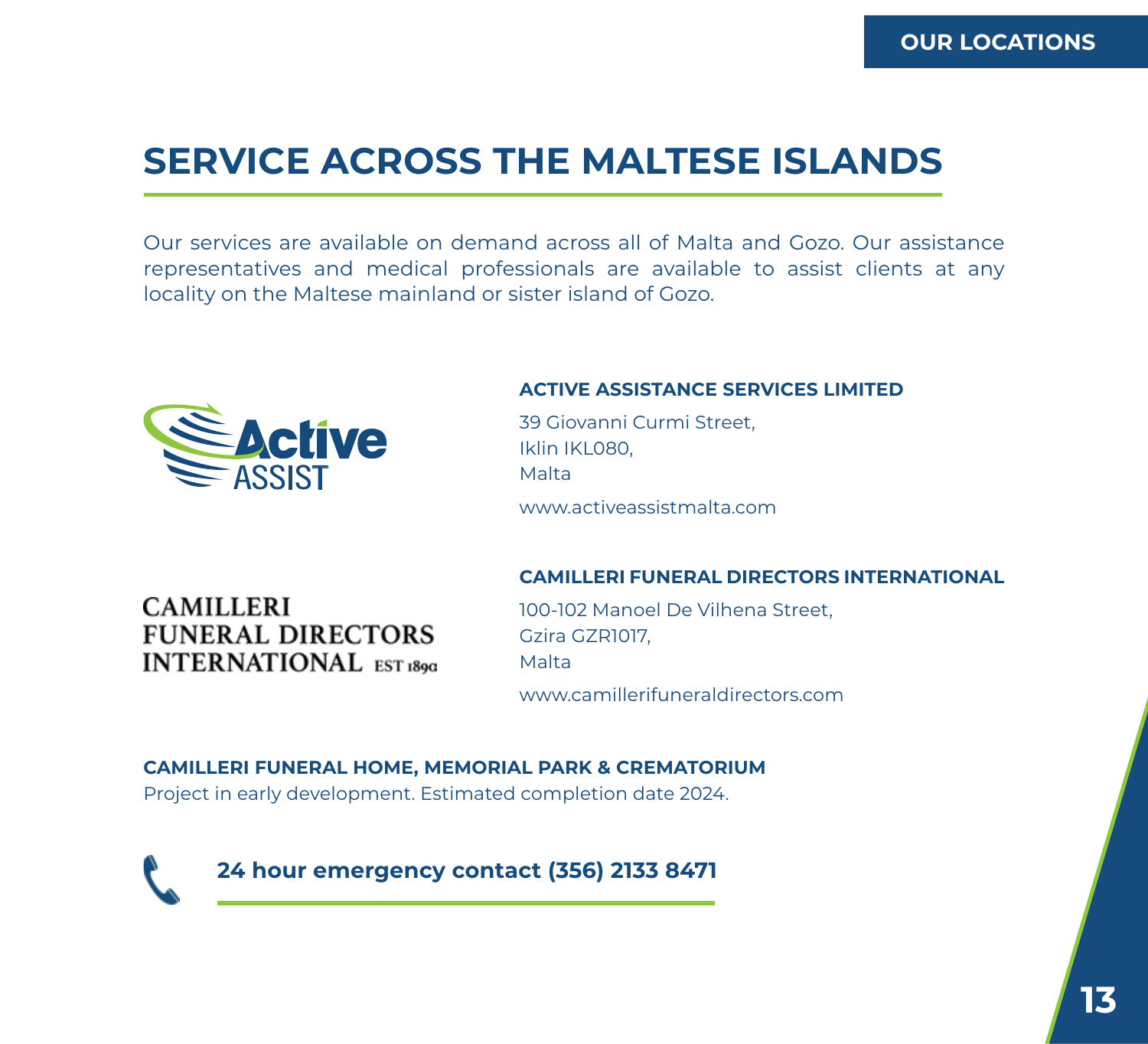## **ACCREDITATIONS**

Active Assistance Services is the preferred service provider for most embassies and consulates in Malta. Furthermore, Active is also the recommended repatriation company for the ministries of health and defence, all tour operators, cruise liner port agents and our national airline.

This hard-earned reputation, combined with our clients' loyalty and trust, is our prime motivation and the highest endorsement we could strive for.

#### **Associations**

Camilleri Funeral Directors International is an international member of the United Kingdom's National Association of Funeral Directors (N.A.F.D) and a proud member of the International Federation of Thanatologists (F.I.A.T. – I.F.T.A.), the leading Internationally recognised federation of accredited Funeral Directors, adhering to a strict code of professional practices in the field of funeral services and repatriation of the deceased.